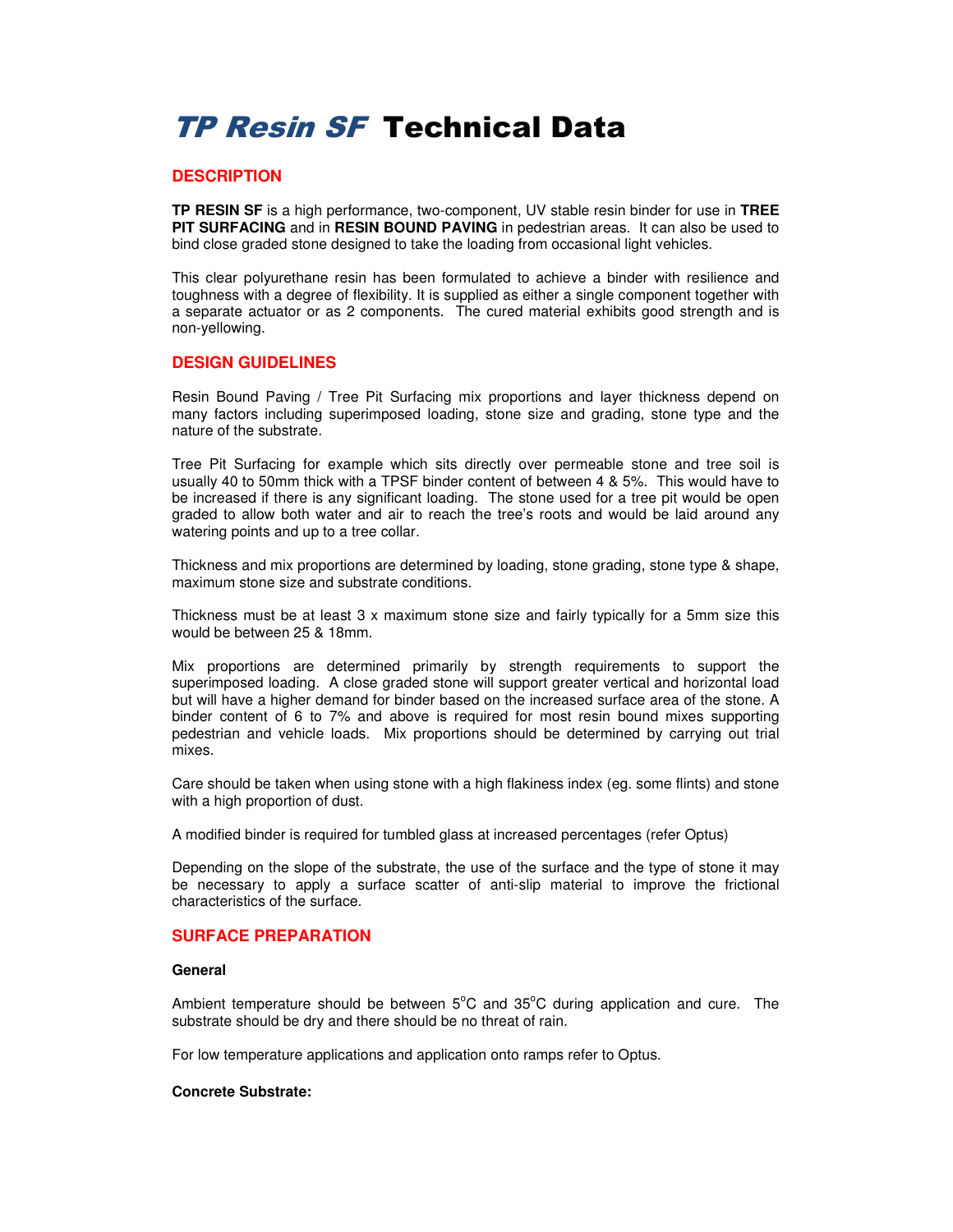Concrete substrates should be at least 28 days old. Remove all contamination including oils and greases, laitance, algae, moss, etc. Remove any dust by vacuuming. Dry thoroughly and prime if substrate is at all permeable.

#### **Bituminous Substrate:**

Remove all contamination including oils and greases. Sweep clean to remove any dust. Dry thoroughly.

#### **Tree Pits**

Above the tree root ball a solid base should be created to accept the Tree Pit Surfacing system. This will include at least150mm of free draining compactible fill such as Type 3 fill to SHW Cl85. The surface should be completely dry before application of the surfacing.

For a heavier duty solution the surfacing can be placed in a plastic geogrid / matrix paver

## **MIXING AND APPLICATION**

#### **TP Resin SF binder**

#### 2 Pack System

TP RESIN SF is supplied in pre weighed packages. Stir Pack B well until a consistent colour and pour into a container. Add Pack A and mix together until homogeneous (about 2 mins)

#### **Single Pack and catalyst**

TP RESIN SF can also be supplied in a single container that should be mixed thoroughly for about 1½mins. Following this the catalyst is added and mixing continued for a further 1½mins.

## **Binder & Aggregate**

Place the required weights of **dry** natural aggregate into a mixer. Commence mixing and pour in mixed TP Resin SF. Mix for a minimum of 1 minute ensuring aggregate is evenly coated.

#### **Application**

The application area must be contained in order to support the wet resin mix before it cures. In a tree pit this will typically take the form of a kerb and a temporary or permanent collar around the trunk (to allow for growth).

Spread over the prepared area and finish with a trowed to the desired profile.

Depending on the aggregate chosen and the type of use a light scattering of crushed glass or similar may be required to improve slip resistance (particularly with rounded stone).

## **COVERAGE AND CURE**

Coverage rate varies with depth, stone type and stone size. Typical coverage rates are as follows:

1. A 16mm depth of resin bound paving using a 1-5mm stone blend with 7% TPSF resin requires **2kg TPSF binder and 26.5kg of stone /sm.**